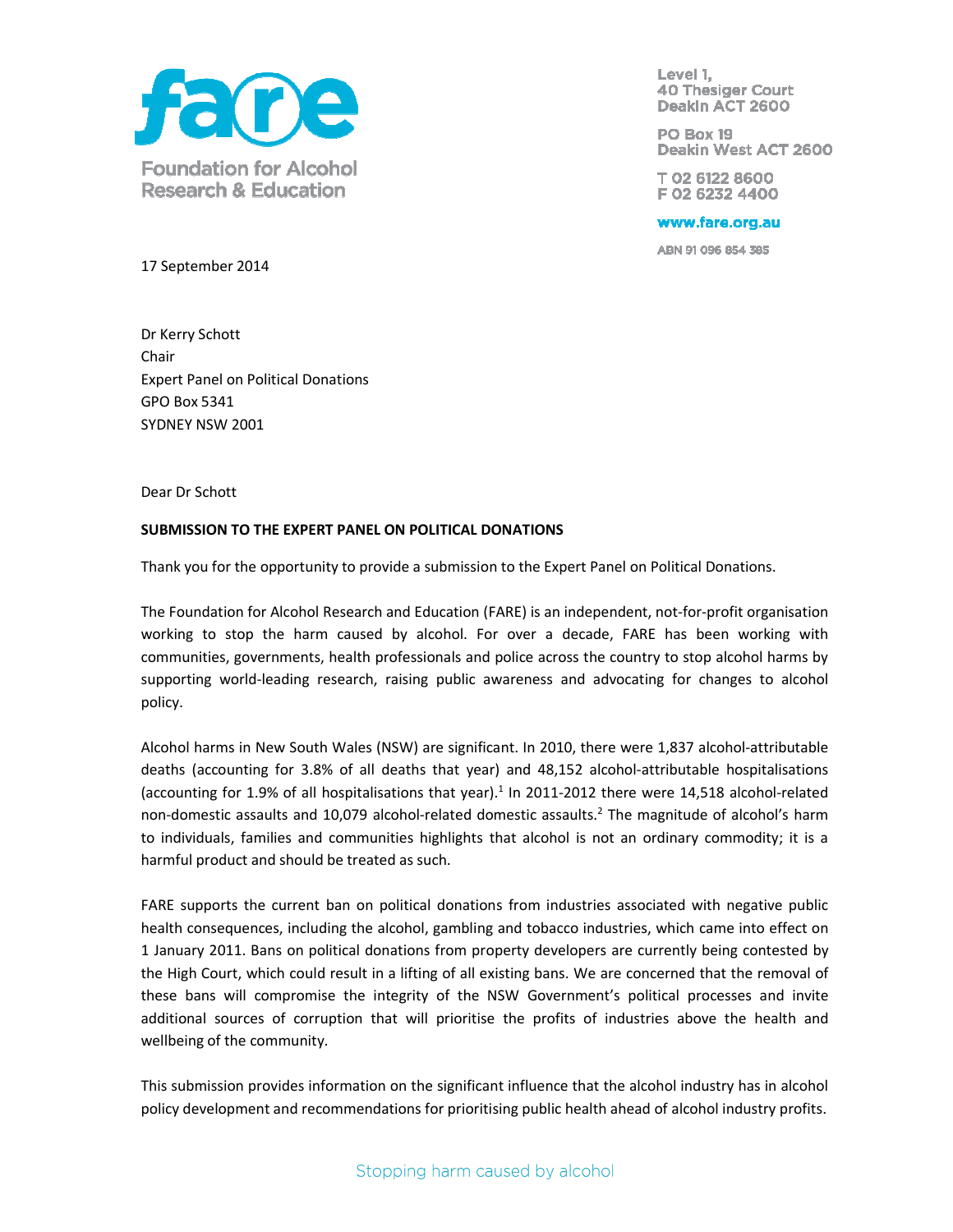### **The alcohol industry has significant influence in alcohol policy development**

It is well accepted in public health literature that the alcohol industry has a vested interest in alcohol policy development and implementation.<sup>3</sup> The financial success of the alcohol industry is dependent upon the consumption of alcohol – the more alcohol consumed, the more money the alcohol industry makes. This is in direct conflict with the evidence-base which consistently demonstrates that measures targeting reductions in the supply of alcohol are most effective in minimising alcohol's harms.

The World Health Organization (WHO) has clearly stated that alcohol policy development should be free from industry influence. WHO's Director General Dr Margaret Chan expressed this view in the British Medical Journal, indicating 'In WHO's view, the alcohol industry has no role in formulating policies, which must be protected from distortion by commercial or vested interests'.<sup>4</sup> Despite this, the alcohol industry has significant influence in alcohol policy development both in Australia and internationally.

The alcohol industry influences alcohol policy development in a number of ways, including by making political donations, lobbying against evidence-based policies and co-opting policy makers in an effort to secure their private interests ahead of the public interest. All of these strategies are inter-connected. For example, the alcohol industry's donations can result in the donors having greater access to decision makers. Examples of the alcohol industry's ability to influence policy processes are outlined below.

# *Making political donations*

There has been increasing community concern about the undue influence that results from political donations by private entities. FARE's *2011 Annual Alcohol Poll* revealed that over half (56 per cent) of Australian adults believe that alcohol industry donations influence governments' decision-making, and almost two thirds (64 per cent) of Australian adults believe that political parties should not be able to receive donations from the alcohol industry.<sup>5</sup>

Prior to the ban on alcohol industry political donations which came into effect on 1 January 2011, the alcohol industry were significant donors to NSW political parties. In the financial year ending June 2011 the Australian Hotels Association (AHA) NSW made donations of \$546,797 to NSW political parties, including \$79,850 to the Labor Party, \$318,955 to the Liberal Party and \$147,992 to the Nationals.<sup>6</sup> This funding was greater than the funding provided in the two financial years prior (\$418,011).

Other alcohol industry bodies have also provided significant donations to NSW political parties. Between July 2008 and June 2011, Woolworths contributed \$137,550 in donations to NSW political parties, while Clubs NSW and individual clubs provided a total of  $$841,715$ .<sup>7</sup> It is important to note that Clubs NSW are still exempt from the ban, although they are subject to the cap on donations.

In the Northern Territory (NT), where the alcohol industry is able to donate to political parties, donations from the AHA are significant. In the days leading up to the August 2012 NT general election, the AHA's national office made political donations that were 14 times more per capita in the NT than in any jurisdiction at any time over the previous decade.<sup>8</sup> The amount of \$300,000 was split between the two major parties and accounted for 90 per cent of the AHA's total political donations.<sup>9</sup> This made the AHA the largest political donor in the NT in 2012-13. Since the new NT Government has held power, alcohol policies being implemented have had a greater focus on ineffective policies targeting individual responsibility, rather than evidence-based population-wide policies which would result in industry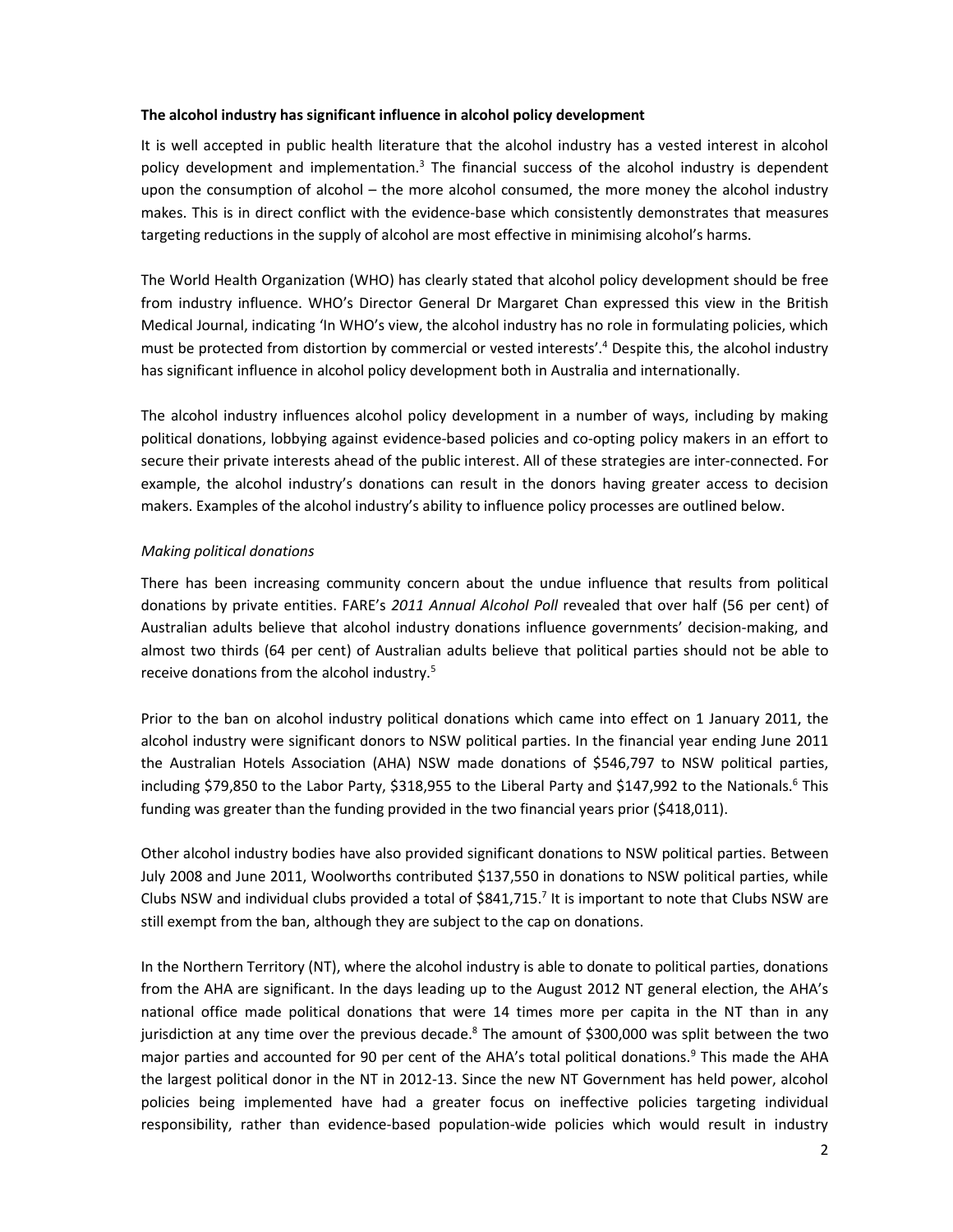regulation. In commenting on the donation made by the AHA, the NT Police Association President Vince Kelly stated 'No-one I know gives away \$150,000 to someone and doesn't expect something back in return.'<sup>10</sup> The extent of the AHA's political involvement in the NT is particularly alarming given that the NT has the highest rates of risky drinking and harms in the country.<sup>11</sup>

#### *Lobbying against evidence-based policies*

Alcohol industry bodies lobby politicians and governments to oppose evidence-based alcohol policies, and instead support policies that are ineffective. In Australia the alcohol industry has opposed regulations to alcohol pricing, promotion and availability, which are the three areas where the evidence demonstrates that regulations will have the greatest impact on reducing harms. Most recently in NSW, several alcohol industry bodies opposed reductions in trading hours, an evidence-based policy which has been shown to reduce alcohol-related violence.

The AHA NSW is a powerful industry lobby group which has had strong ties to NSW Governments. Most recently the AHA NSW was entrenched within the NSW Liberal Party early in the O'Farrell Government's. Two AHA NSW representatives held key roles in the Liberal Party. Mr Paul Nicolaou was the Chief Executive of AHA NSW and was also involved in the Liberal fundraising organisation Millennium Forum. Mr Michael Photios, former Minister in the Liberal Government and former Vice-President of the NSW Liberal Party Executive, is a lobbyist for the AHA NSW. $^{12}$ 

The AHA NSW has lobbied strongly against polices that are evidence-based. For example, as part of the statutory review of the *Liquor Act 2007,* the AHA NSW stated that "There is no current study which has identified that either lockouts or blanket closing times are successful."<sup>13</sup> This is despite international and national research consistently demonstrating that reducing trading hours results in reductions in alcohol harms. The AHA NSW have also continually opposed policies based on the Newcastle trial<sup>14</sup> which involved a 1.30am lockout and a 3.30am closing time. This is despite the peer reviewed empirical evidence demonstrating that a reduction in trading hours in Newcastle resulted in a significant reduction in alcohol-related assaults. Even five years after the 3.30am closing time was introduced, an independent evaluation found that there was a sustained reduction in alcohol-related assaults in the Newcastle CBD, with an average of a 21 per cent decrease in assaults per hour.<sup>15</sup> Despite continued calls by experts for these policies to be introduced across NSW, they continue to be resisted. Only after the deaths of two young men in the Sydney CBD were similar policies introduced, however they are restricted only to the Sydney CBD.

Industry bodies do not only lobby against the introduction of evidence-based policies, but also lobby against increased regulation on existing activities. In 2013, a NSW Government Information Public Access request revealed the industry's influence into the Office of Liquor Gaming and Racing's (OLGR) six month investigation of shopper dockets issued by Woolworths and Coles. Shopper dockets are coupons or vouchers for free or discounted alcohol or petrol products printed at the bottom of supermarket shopping receipts. In relation to alcohol, these dockets are used to promote alcohol discounts, such as two-for-one offers. At the end of the six month investigation into shopper dockets, OLGR concluded that they were "likely to encourage the misuse and abuse of liquor". However the Director General did not support the Agency's recommendation and shopper dockets were allowed to continue. This decision by the Director General came after an extensive process, including countless pieces of correspondence with both Woolworths and Coles. At one point during the investigation, OLGR stated that "correspondence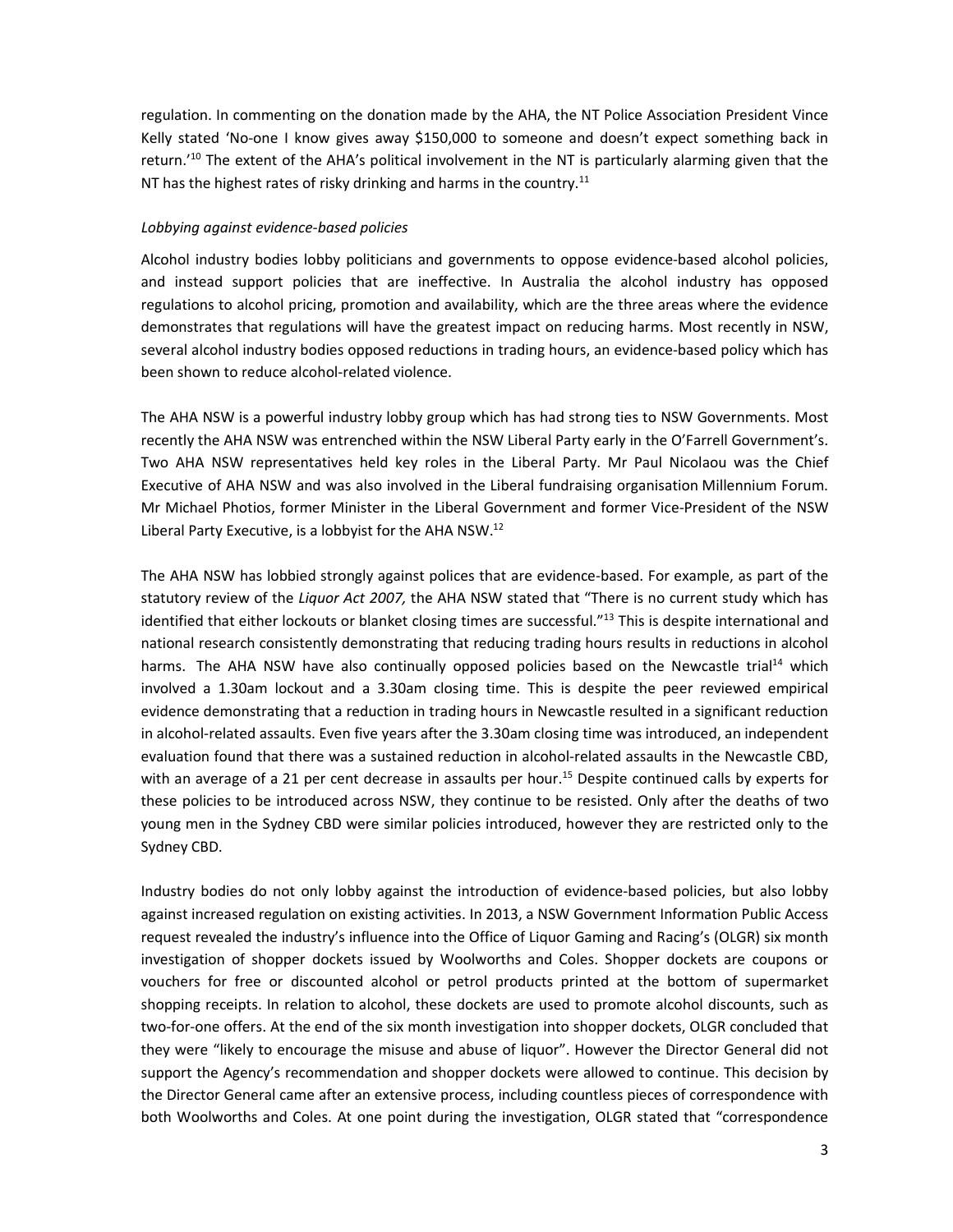from Woolworths alleging improper release of information [about the investigation being undertaken] appears to be an attempt to intimidate and disrupt OLGR's regulatory intervention and interfere with the controlled release of regulatory information in the public interest".<sup>16</sup>

Lobbying against regulation and the introduction of evidence-based policies by the alcohol industry has had an impact on the policies being introduced across NSW. An analysis of the outcomes of the 2003 NSW Alcohol Summit examined the progress made against the 107 prevention focused recommendations that arose from the Summit. The analysis found that in the ten years between 2003 and 2013, 19 recommendations were completed, 53 had some action taken and 35 had no progress made against them. Activities that were implemented had little or no evidence-base for effectiveness for reducing alcohol harms, while activities that were not implemented were often those which had evidence to support their effectiveness. The study concluded that one of the reasons for the NSW Government adopting and introducing policies that had little evidence to support them is because of the significant influence and involvement of the alcohol industry in the Summit.<sup>17</sup>

# *Co-opting policy-makers*

A further strategy adopted by vested interest industries is to 'co-opt policy makers and health professionals' to undermine alcohol control policy.<sup>18</sup> In NSW, documents obtained via subpoena in the NSW Parliament demonstrate the closeness of the relationship between key alcohol industry bodies and OLGR in the development of the Liquor Promotion Guidelines (Guidelines). Between March 2012 and June 2013, OLGR reviewed the Guidelines which are intended to identify the activities and promotions that are considered to be unacceptable in accordance with the *NSW Liquor Act 2007* (Liquor Act).

FARE and other public health organisations were not engaged in the consultation process and were even refused involvement when specifically requested. However there was an open dialogue between the alcohol industry and OLGR. Emails reveal that the alcohol industry was so closely involved in the development of the Guidelines that they were allowed to suggest specific wording changes that watered down the impact of the guidelines on their various industries.<sup>19</sup> The alcohol industry was so heavily involved in the development of the Guidelines that OLGR wrote to AHA NSW Chief Executive Officer, Paul Nicolaou and Liquor Stores Association (LSA) General Manager, Michael Waters seeking their official endorsement including the placement of the AHA NSW and LSA logo on the Guidelines.<sup>20 21</sup>

The involvement of the alcohol industry in the development of the Guidelines resulted in a weakening of the Guidelines at the expense of community health and wellbeing. Furthermore despite a recommendation by an independent review of the Liquor Act to review the Guidelines, the NSW Government has decided not to do this for a further two years.

# **Regulation should seek to minimise the influence of the alcohol industry in alcohol policy including by limiting political donations**

Regulating avenues of undue influence for industries with negative public health consequences, like alcohol, is critical in reducing the harms that their products impose on individuals, families and communities. Allowing alcohol industries to make donations to political parties provides for greater access to decision makers and the opportunity for undue influence. This affords an advantage to these industries above the general community and the public health sector who are not as resourced or able to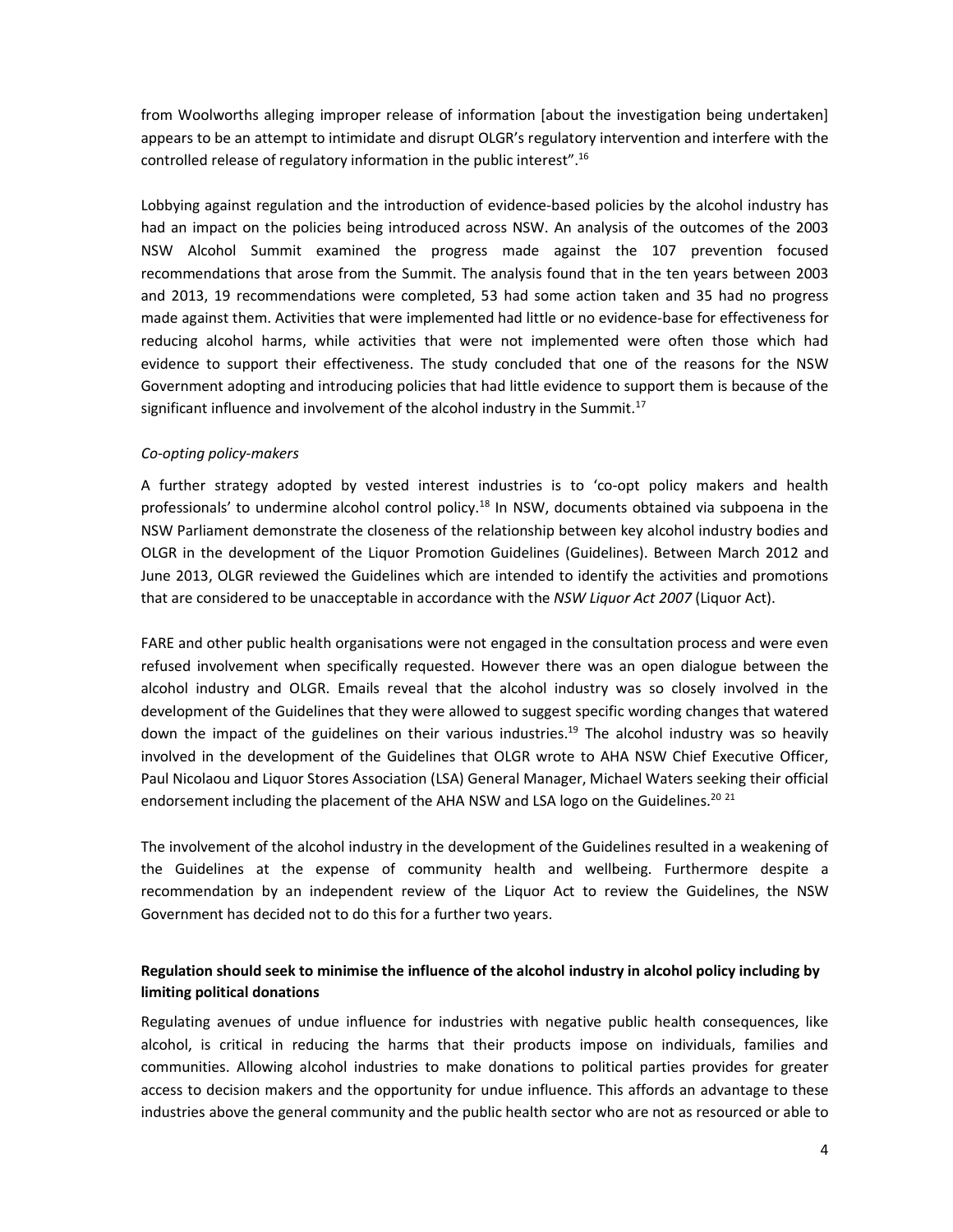engage in these democratic processes. Maintaining the ban on alcohol industry donations is therefore of paramount importance in supporting democratic decision-making processes.<sup>22</sup>

If the High Court revokes the ban on political donations from the alcohol industry, it is important to impose measures that mitigate the extent of the alcohol industry's undue influence and increase the transparency of its activities. This is best achieved utilising the current system of caps on donations and disclosure of donations. Donations from members of the alcohol industry should be subject to a lower cap than for other donors.

The rationale for imposing a lower cap for alcohol industry donations is twofold. Firstly, a cap controls the amount of undue influence that the industry can exert upon the political process. Secondly, a cap will assist to even the playing field for individuals and public health groups who advocate for policies that are contradictory to industry. It is well-known that compared to industry groups, public health groups are under-funded and under-resourced, therefore placing them at a tactical disadvantage.<sup>23</sup>

# *Recommendations*

- 1. That alcohol is recognised as a harmful product, and that harm minimisation is the primary factor in considering amendments to election funding and disclosure regimes.
- 2. That the alcohol industry is defined as including producers, distributors, wholesalers and retailers, including both on and off-licence.
- 3. That the current ban on political donations from the alcohol industry is retained.
- 4. That, if the ban on political donations from the alcohol industry is revoked, a cap should be imposed for alcohol industry donations, and donations should be required to be disclosed.

# **Conclusion**

Alcohol is not an ordinary commodity, it is a substance that causes significant harms. The industries that produce, distribute and sell alcohol have a vested interest as they profit from its sale. The alcohol industry has demonstrated its extensive power in influencing alcohol policy development, many examples of which are provided in this submission. This provides the alcohol industry with an advantage in influencing decision makers, ahead of members of the general community and public health experts. Any opportunities for the alcohol industry to have undue influence in alcohol policy development, including through making political donations, should be removed. For this reason FARE strongly supports the current ban on political donations from alcohol industry bodies.

Yours sincerely

1 Mon

MICHAEL THORN **CHIEF EXECUTIVE**